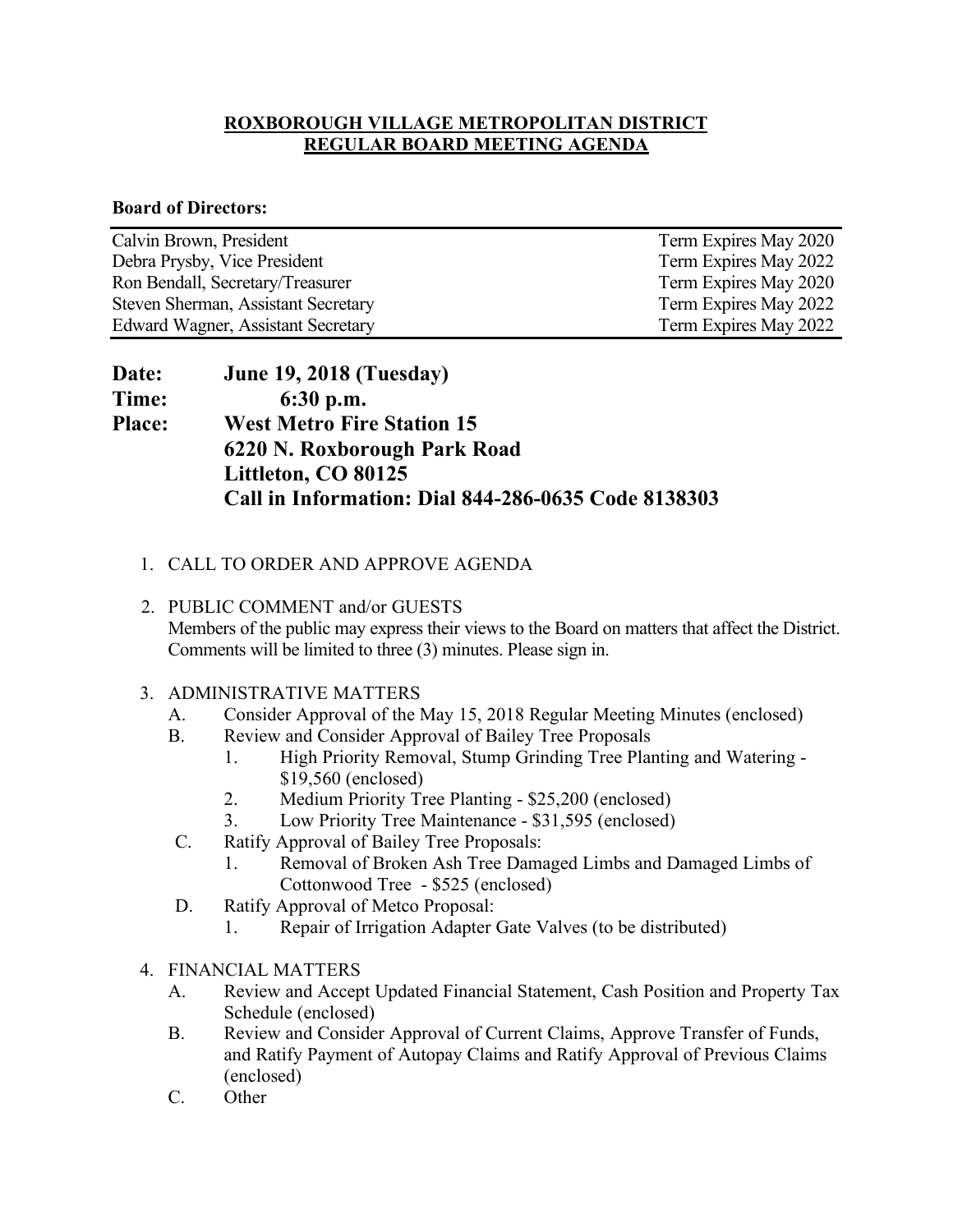Roxborough Village Metropolitan District Agenda – June 19, 2018 Page 2 of 3

- 5. DIRECTOR ITEMS
	- A. Discuss SDA Annual Conference on September 12 14, 2018 in Keystone
	- B. Fireworks Update
- 6. LEGAL MATTERS
	- A. Update Regarding Final Water Due Diligence Filing and Executive Session Pursuant To C.R.S. Section 24-6-402(4)(B) and for the Purposes of Receiving Legal Advice on Specific Legal Questions, if requested
	- B. Update on RWSD Letter to Homeowners and Consider Resolution for Easement for Filing 15 (enclosed)
	- C. Discuss 14B Parcel Ownership
	- D. Discuss Chatfield Farms Meters and Billing (to be distributed)
	- E. Discuss Softball Field Status
	- F. Other
- 7. ENGINEERING MATTERS
	- A. 7 Acres Pond Update
	- B. Pump Station Irrigation Controls Systems Update
	- C. Water Rights Discussion/Discuss Water Accounting Inventory
	- D. Discuss Review of Dugout Drawings
	- E. Mapping Discussion
	- F. Other
- 8. LANDSCAPE MAINTENANCE
	- A. Metco Landscape Report Bill Barr (enclosed)
		- 1. Review and Consider Approval of Metco Proposal for Roxborough Park Edging - \$13,875 (enclosed)
		- 2. Review and Consider Approval of Metco Proposal for Topdress and Rake Around Lake; Sod and Curb and Sidewalk Repair on Village East Circle at South End of lake; Mulch Tree Rings and Stump Removal at Marmot Ridge; Remove Dead Locust at Airplane Park - \$4,085 (enclosed)
	- B. Consider Approval of Time and Materials Costs Regarding Mowing for Fireworks Display - \$0 (enclosed)
	- C. Update on Landscape Tour
	- D. Other

#### 9. MANAGER MATTERS

- A. Discuss Conservation Trust Monies Available (enclosed)
- B. Update on Foothills Park and Recreation Use Numbers Break Out (enclosed)
- C. Playground Issue Update (enclosed)
	- 1. Inspection Report and Recommendations (enclosed)
- D. Discuss Fence Repairs
- E. Other
- 10. OTHER BUSINESS